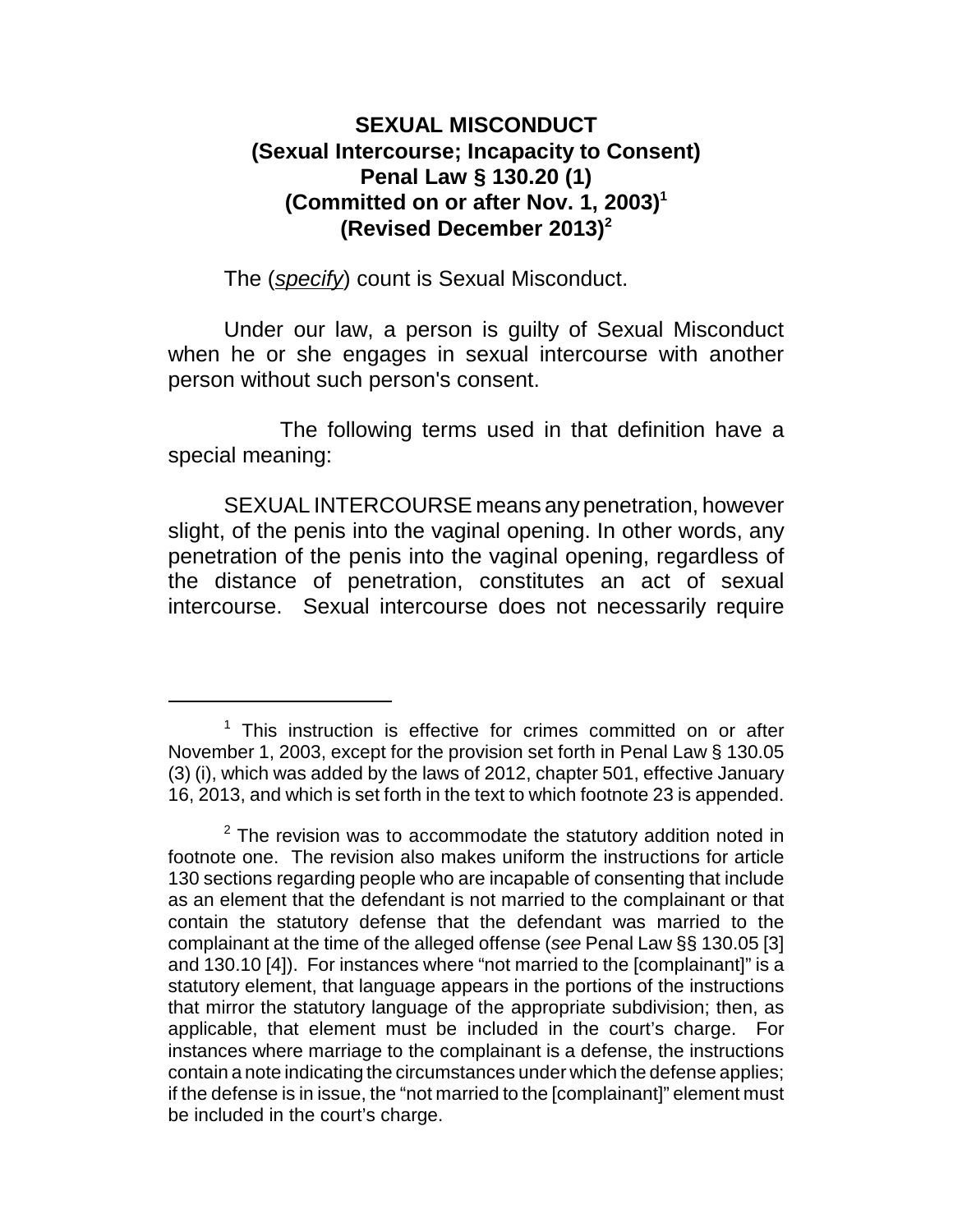erection of the penis, emission, or orgasm.<sup>3</sup>

Sexual intercourse takes place WITHOUT A PERSON'S CONSENT when that person is deemed by law to be incapable of consent. Under our law, a person is deemed INCAPABLE OF CONSENTING to sexual intercourse when he or she is

[*NOTE: Select appropriate alternative:*

less than seventeen  $(17)$  years old.<sup>4</sup>

It is not a defense to this charge that the actor did not know that the person with whom the actor had sexual intercourse was less than seventeen [17] years old, or that the actor believed that such person was seventeen [17] years old or more on the date of the crime.<sup>5</sup>

*or*

mentally disabled.<sup>6</sup>

MENTALLY DISABLED means that a person suffers from a mental disease or defect which renders him or her incapable of appraising the nature of his or her conduct.<sup>7</sup>

 $3$  The statutory definition has been amplified in accord with case law (*see* Penal Law § 130.00 [1]; *People v Liberta*, 64 NY2d 152, 169 [1984]; *People v Williams*, 259 AD2d 509 [2d Dept 1999]; *People v White*, 185 AD2d 472 [3d Dept 1992]; *People v Berardicurti,* 167 AD2d 840 [4th Dept 1990]; *People v Edwards,* 173 AD 375 [2d Dept 1916]).

 $4$  Penal Law § 130.05 (3) (a).

<sup>5</sup>  *See* Penal Law § 15.20 (3).

 $^6$  Penal Law § 130.05 (3) (b).

 $7$  Penal Law § 130.00 (5).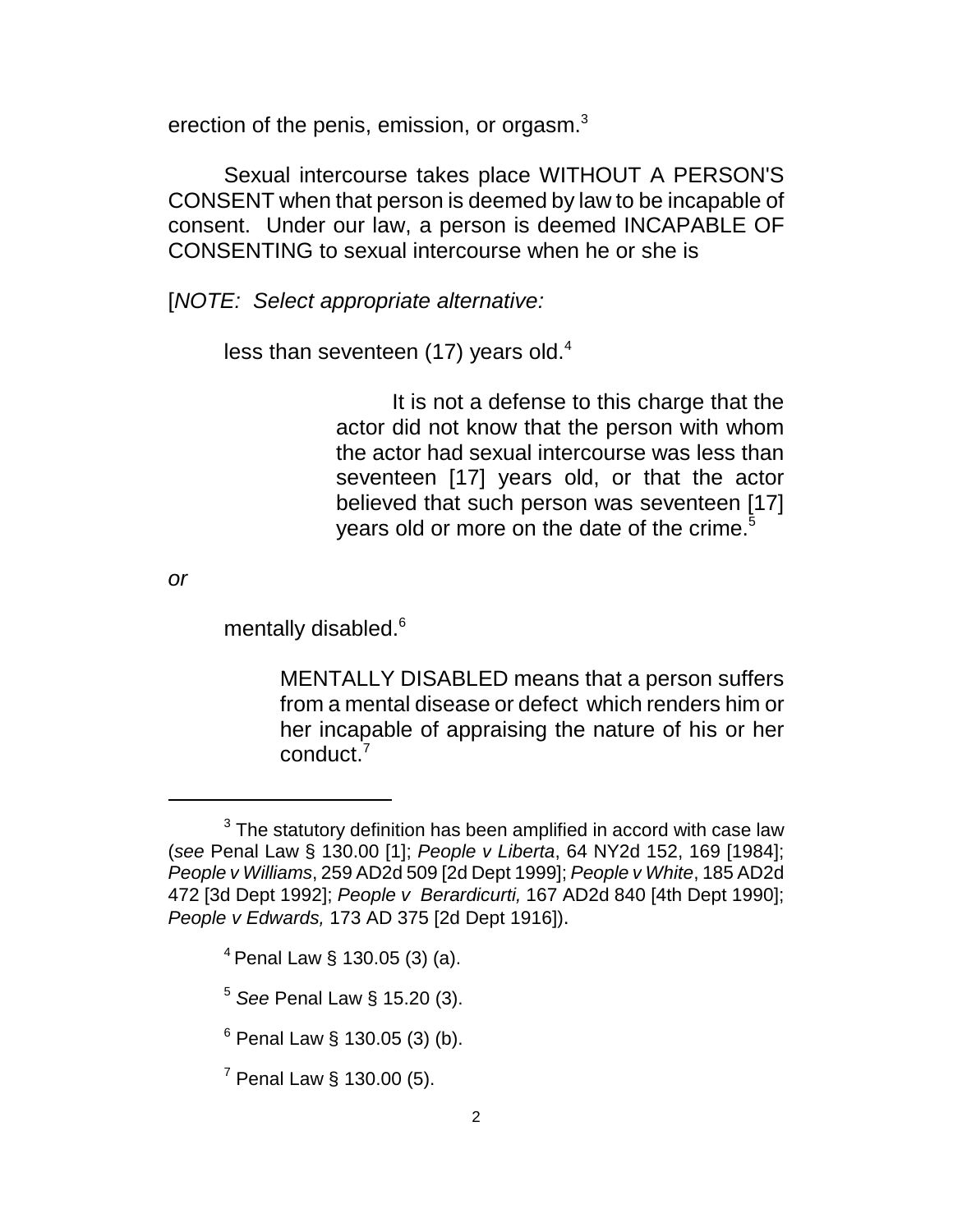mentally incapacitated.<sup>8</sup>

MENTALLY INCAPACITATED means that a person is rendered temporarily incapable of appraising or controlling his or her conduct owing to the influence of a narcotic or intoxicating substance administered to him or her without his or her consent (*or* to any other act committed upon him or her without his or her consent)<sup>9</sup>

*or*

physically helpless.<sup>10</sup>

PHYSICALLY HELPLESS means that a person is unconscious or for any other reason is physically unable to communicate unwillingness to an act.<sup>11</sup>

*or*

committed to the care and custody or supervision of the state department of corrections and community supervision or a hospital, $12$  and the actor is an employee<sup>13</sup> who knows or reasonably should know that such person is committed

<sup>8</sup> Penal Law § 130.05 (3) (c).

<sup>9</sup> Penal Law § 130.00 (6).

 $10$  Penal Law § 130.05 (3) (d).

<sup>11</sup> Penal Law § 130.00 (7).

 $12$  If in issue, the definition of "hospital" is set forth in Correction Law § 400 (2).

<sup>13</sup> If in issue, the definition of "employee" is set forth in Penal Law  $\S$ 130.05 (3) (e).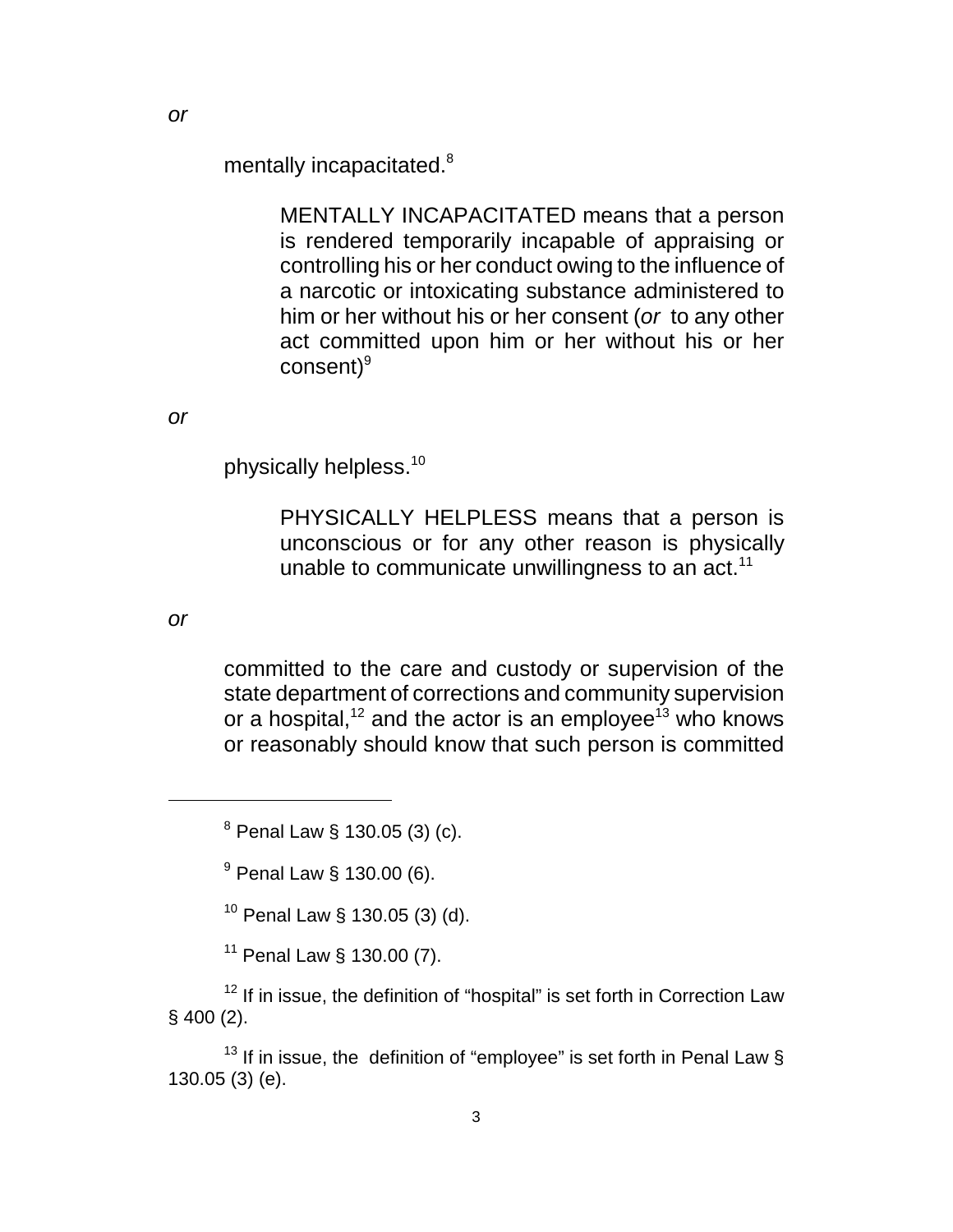to the care and custody or supervision of such department or hospital.<sup>14</sup>

*or*

committed to the care and custody of a local correctional facility,<sup>15</sup> and the actor is an employee,<sup>16</sup> not married to such person,<sup>17</sup> who knows or reasonably should know that such person is committed to the care and custody of such facility.<sup>18</sup>

*or*

committed to or placed with the office of children and family services and in residential care, and the actor is an employee,<sup>19</sup> not married to such person,<sup>20</sup> who knows or reasonably should know that such person is committed to or placed with the office of children and family services and in residential care. $21$ 

*or*

 $14$  Penal Law § 130.05 (3) (e).

 $15$  If in issue, the definition of "local correctional facility" is set forth in Correction Law § 40 (2).

<sup>16</sup> If in issue, the definition of "employee" is set forth in Penal Law § 130.05 (3) (f).

<sup>17</sup> If in issue, the definition of "married" is set forth in Penal Law  $\frac{1}{2}$ 130.00 (4).

<sup>18</sup> Penal Law § 130.05 (3) (f).

<sup>19</sup> If in issue, the definition of "employee" is set forth in Penal Law  $\S$ 130.05 (3) (g).

<sup>20</sup> If in issue, the definition of married" is set forth in Penal Law  $\S$ 130.00 (4).

<sup>21</sup> Penal Law § 130.05 (3) (g).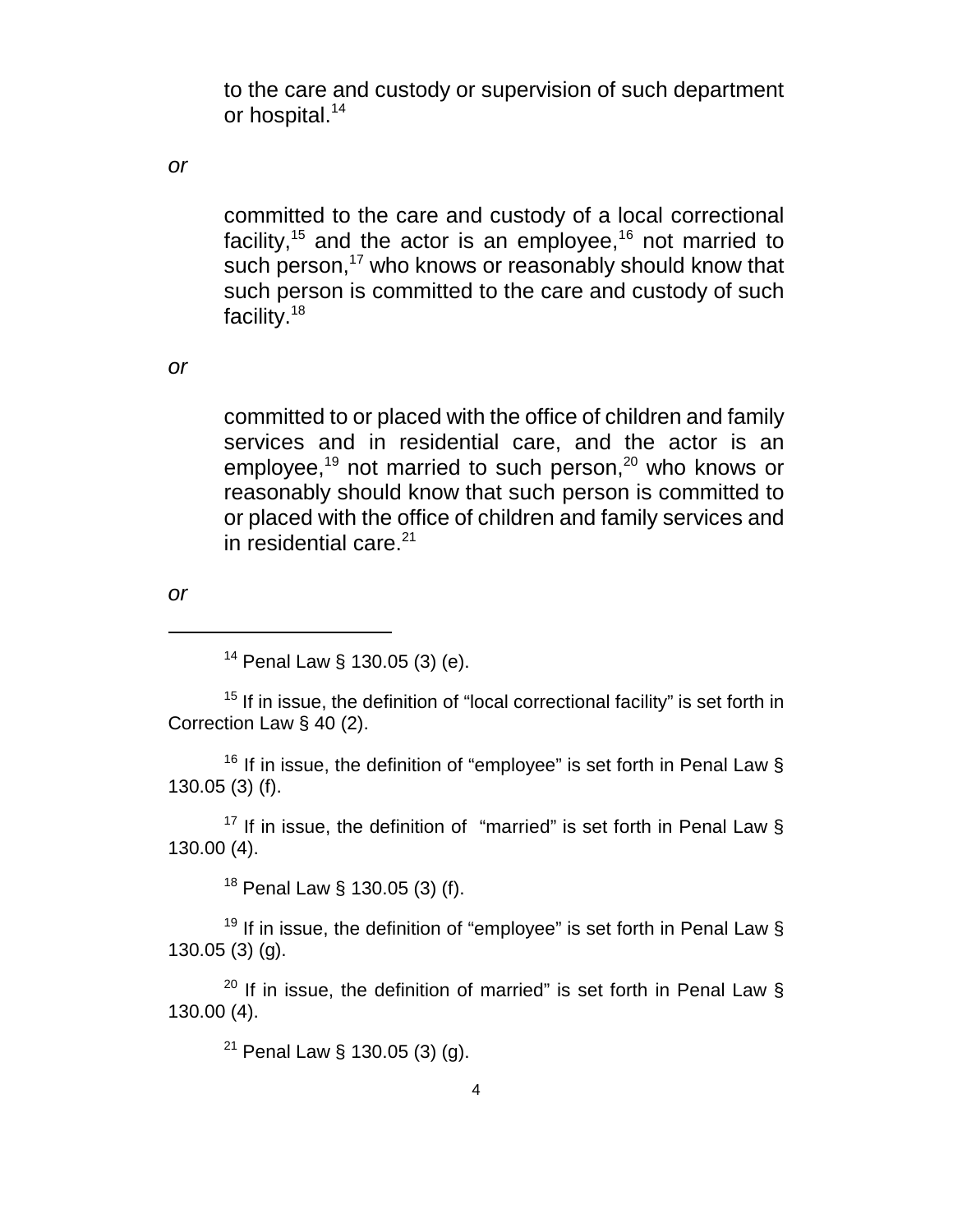a resident or inpatient of a residential facility operated, licensed or certified by (i) the office of mental health; (ii) the office for people with developmental disabilities; or (iii) the office of alcoholism and substance abuse services, and the actor is an employee<sup>22</sup> of the facility not married to such resident or inpatient. $23$ ]

[*NOTE: In any prosecution under this article in which the victim's lack of consent is based solely on his or her incapacity to consent because he or she was less than seventeen years old; mentally disabled; a client or patient and the actor is a health care provider, or committed to the care and custody or supervision of the state department of corrections and community supervision or a hospital and the actor is an employee add if in issue:*

It is a defense to this charge that the defendant was married to the victim.<sup>24</sup> "Married" means the existence of the relationship between the defendant and the victim as spouses which was recognized by law at the time of the alleged commission of this crime. $25$ ]

*NOTE: This is the end of definitions and the resumption of the charge:*

Thus, the law deems sexual intercourse with such a person to be without that person's consent, even if in fact that person did consent.

<sup>&</sup>lt;sup>22</sup> If in issue, the definition of "employee" is set forth in Penal Law  $\S$ 130.05 (3) (i).

<sup>&</sup>lt;sup>23</sup> Penal Law § 130.05 (3) (i). If in issue, the definition of "married" is set forth in Penal Law § 130.00 (4).

<sup>24</sup> *See* Penal Law § 130.10 (4).

<sup>25</sup> *See* Penal Law § 130.00 (4). *See* Domestic Relations Law §§ 15 and 15-a.